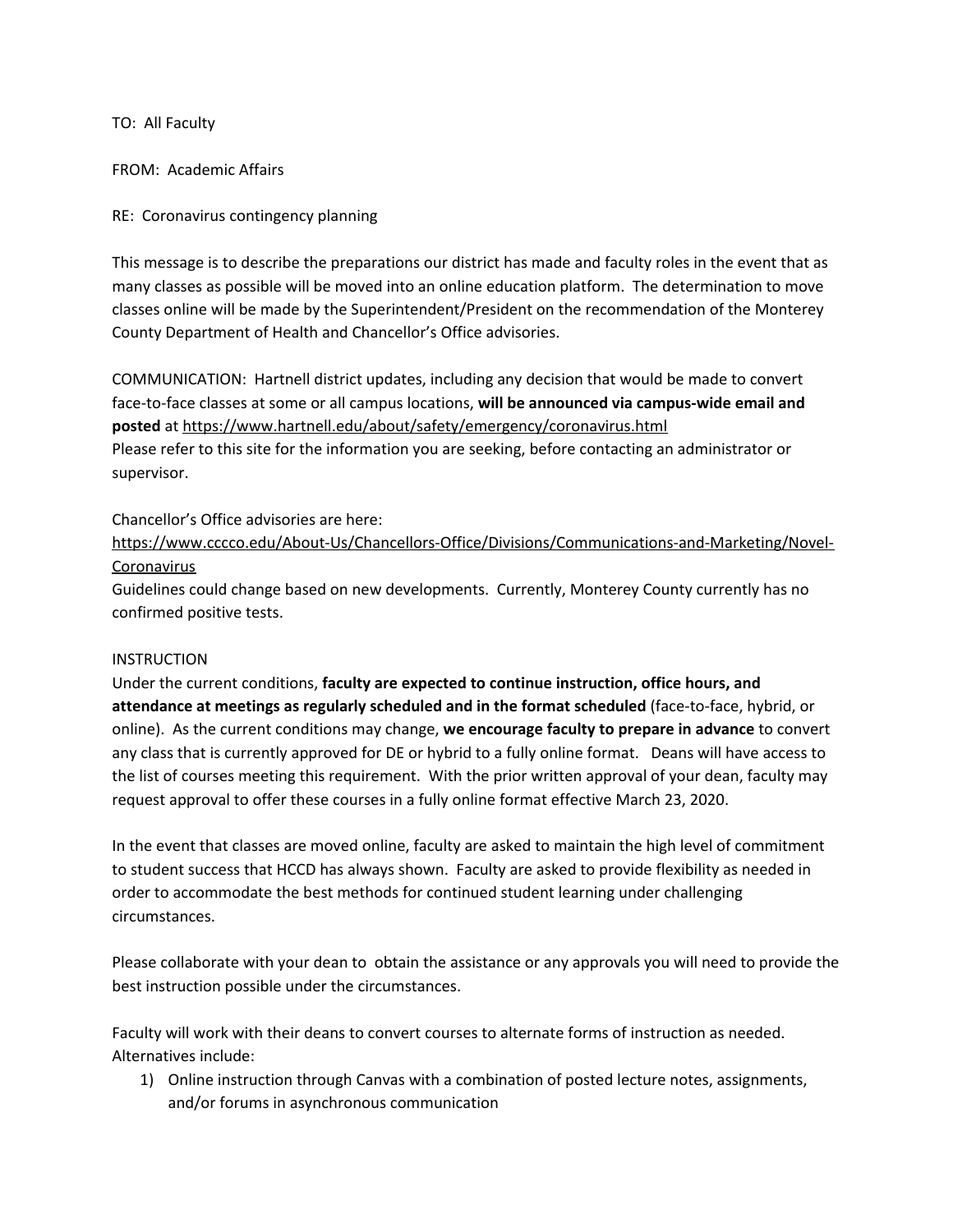- 2) Online instruction through Canvas with a combination of posted lecture notes, assignments, forums, and ZoomConfer real-time meetings in synchronous communication
- 3) Meeting at alternate locations, which could be local schools, other Hartnell campus sites, or public meeting spaces such as a library or government office, as approved by your dean
- 4) Other alternatives specific to the subject matter, as approved by your dean

Your dean will notify you if your course is among the small number that may be suspended if appropriate alternate means cannot be arranged.

Faculty are encouraged to schedule online activity for students at the regular meeting times of their classes.

Faculty can provide office hour support through Canvas during their regularly scheduled office hours

# ASSISTANCE FOR MOVING COURSES ONLINE:

Please see the [Canvas](https://www.hartnell.edu/pdc/canvas/index.html) web page for the latest information on moving your courses online. You may also instantly enroll in the Canvas [quick-start](https://hartnell.instructure.com/enroll/RCDNNN) online course.

Every course already has a course shell in place. Your class roster is already loaded in Canvas. Be sure to activate your course shell in [CANVAS.](https://www.hartnell.edu/students/distance-education/index.html)

California Virtual Campus - emergency preparedness provides specific resources related to the transitioning from on-campus to online instruction and student services. Resources are on the [website.](http://cvc.edu/resources)

California Virtual Campus Webinar, Friday, March 13, 1:00-1:30 p.m. All faculty are welcome to join the webinar. *Getting Started in Canvas*; 1:00 PM – 1:30 PM; Zoom [information](https://cccconfer.zoom.us/j/904554977)

Use Canvas [announcements](https://community.canvaslms.com/docs/DOC-10405-415250731&sa=D&ust=1583208481442000) to communicate with students.

Make sure to set your [Canvas](https://community.canvaslms.com/docs/DOC-12784-415241445) home page to have your contact information.

If you choose to post audio or video lectures or instructions in Canvas, the following tools are available: Media Recorder in Canvas - Learn how to use Media [Recorder.](https://community.canvaslms.com/docs/DOC-13057-4152719747)

Consider using tools for collaborative activities and sharing files:

G Suite - G Suite enables access to Google Drive, Docs, Slides, YouTube, and other applications.

Lectures and discussions can be recorded and preserved. If you would like to conduct "live" synchronous activities with students: Learn how to use [Zoom](https://support.zoom.us/hc/en-us/articles/201362033-Getting-Started-on-Windows-and-Mac).

For strategies for communicating with students in an online setting, see: The 7 Cs of [Effective](https://web.uri.edu/teachonline/effective-communication-in-your-online-class/) [Communication](https://web.uri.edu/teachonline/effective-communication-in-your-online-class/) in an Online Course.

### COURSES AT OFF-CAMPUS SITES

Hartnell College offers instruction at several sites off-campus, including College Readiness courses through Dual Enrollment at local high schools, Adult Education sites, prisons, and jails. Please consult